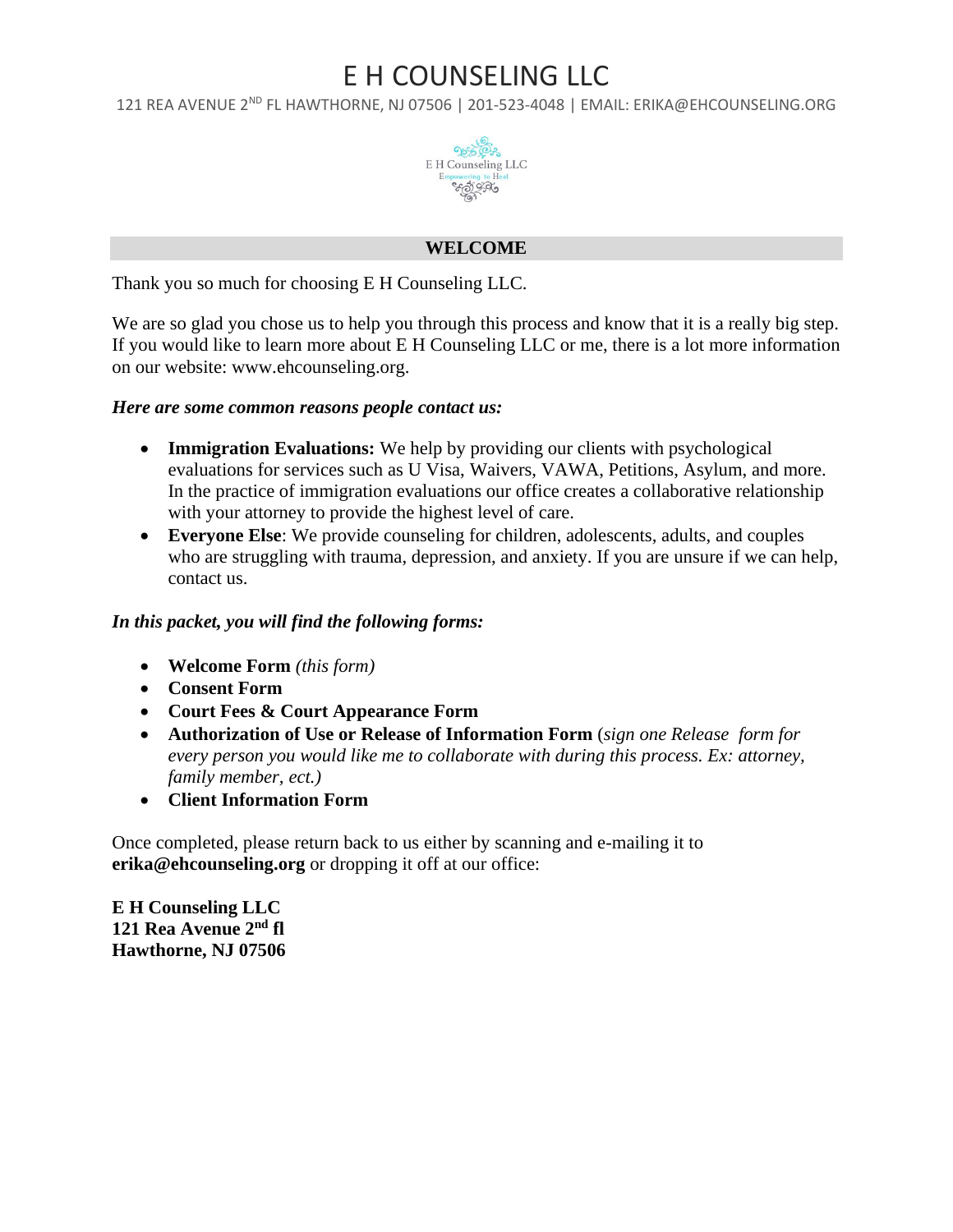121 REA AVENUE 2ND FL HAWTHORNE, NJ 07506 | 201-523-4048 | EMAIL: ERIKA@EHCOUNSELING.ORG

## **What to bring to your 1st appointment?**

- If possible, bring a copy of your legal declaration (you can request this from your attorney)
- Have some basic dates on hand, such as: the year you immigrated to the US and any other significant dates related to the reason for your immigration petition. If you have a copy of a police report, it can be helpful as well.
- A valid photo ID (driver's license, passport, etc.)
- The fee for the evaluation
- Honesty and Openness about your true feelings and experiences

If you have any questions while filling out this packet, please do not hesitate to reach out at **(201) 523-4048** or by email at **[erika@ehcounseling.org](mailto:erika@ehcounseling.org)**.

We look forward to working with you!

**Erika Hernandez, LCSW**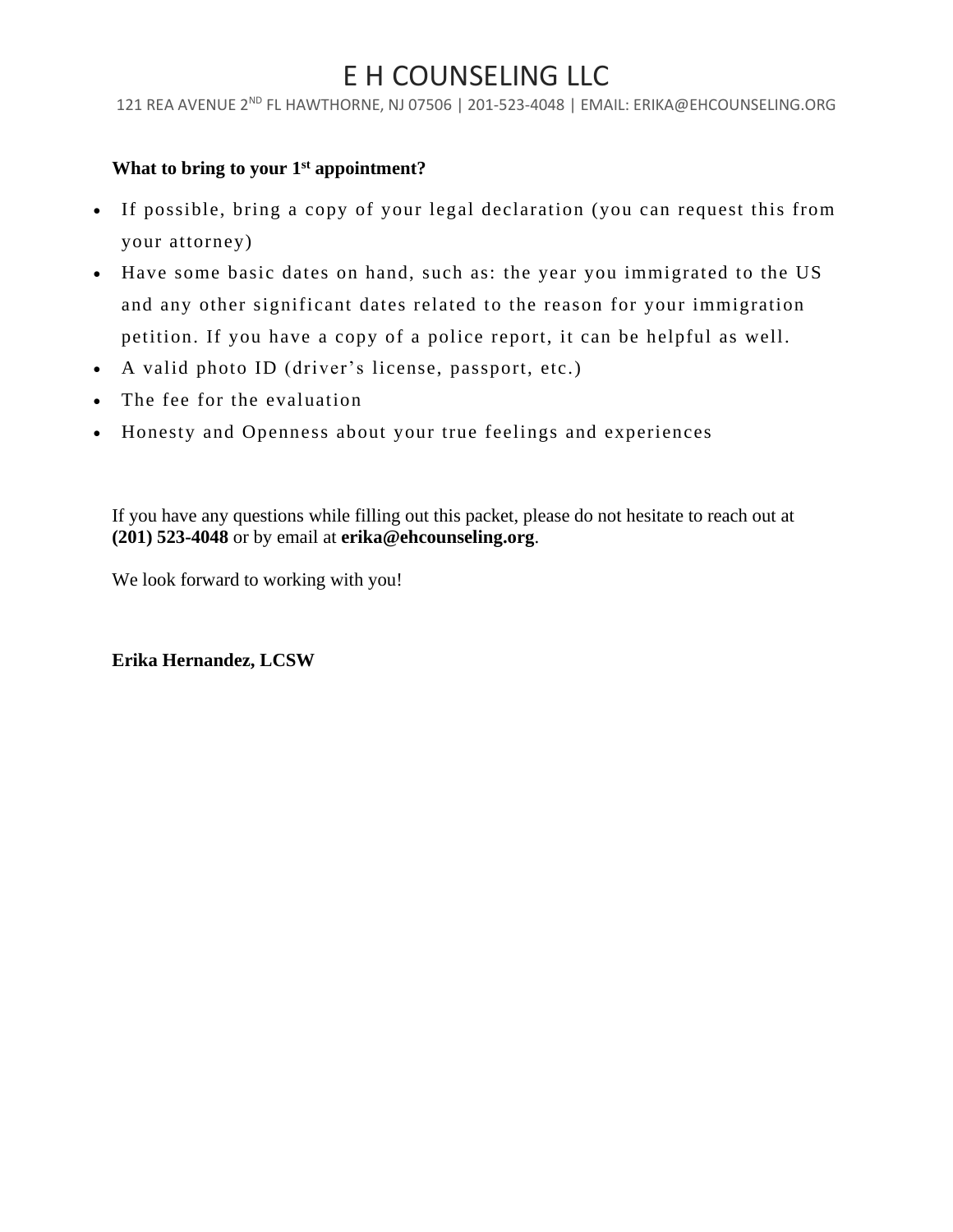121 REA AVENUE 2<sup>ND</sup> FL HAWTHORNE, NJ 07506 | 201-523-4048 | EMAIL: ERIKA@EHCOUNSELING.ORG



### **CONSENT FORM**

This document contains important information about my professional services and business policies. Please read it carefully and ask any questions you may have. Your signature on this document indicates that you have read, understood, and agree to its provisions.

### **Evaluation:**

Psychological assessments involve a comprehensive evaluation of client's cognitive, emotional, and social functioning at a particular point in time. The evaluation is conducted by gathering background information and collateral information. Methods include the use of clinical interviewing and observations, and standardized measurement tools. The purpose of any psychological evaluation is to provide normative data to help inform a clinical diagnosis. There are risks and benefits associated with psychological evaluations. Typically, participation in the evaluation process presents a low risk. However, some may feel uncomfortable or nervous about being evaluated. Efforts are made to assist the client to feel at ease, be informed, and perform honestly and at his/her best. It is also important to note that evaluation results and written reports are used with appropriate sensitivity and discretion to ensure that clients are not adversely affected by any inappropriate use of such information. The benefits of completing a psychological evaluation include a detailed picture of your overall functioning that will assist in your immigration/legal proceedings.

### **Confidentiality:**

In general, all communications between a client and a mental health professional are confidential (privileged information protected by law), and such information can only be released to others with your written permission. However, there are a few exceptions to confidentiality, which are listed below. In the event of any of the following, I will do my best to discuss any release of confidential information that is necessary with you before taking action.

• Threat to self or others – If I believe that a client is threatening or causing serious bodily harm to another (e.g., homicidal ideation, child abuse, elder abuse), I am required by law to take protective actions. This may include notifying the potential victim, contacting the police or other appropriate authorities, or seeking hospitalization for the client. If the client threatens to harm himself/herself (e.g., suicidal ideation), I may be obligated to seek hospitalization for him/her or to contact family members or others who can help provide protection. If either situation occurs,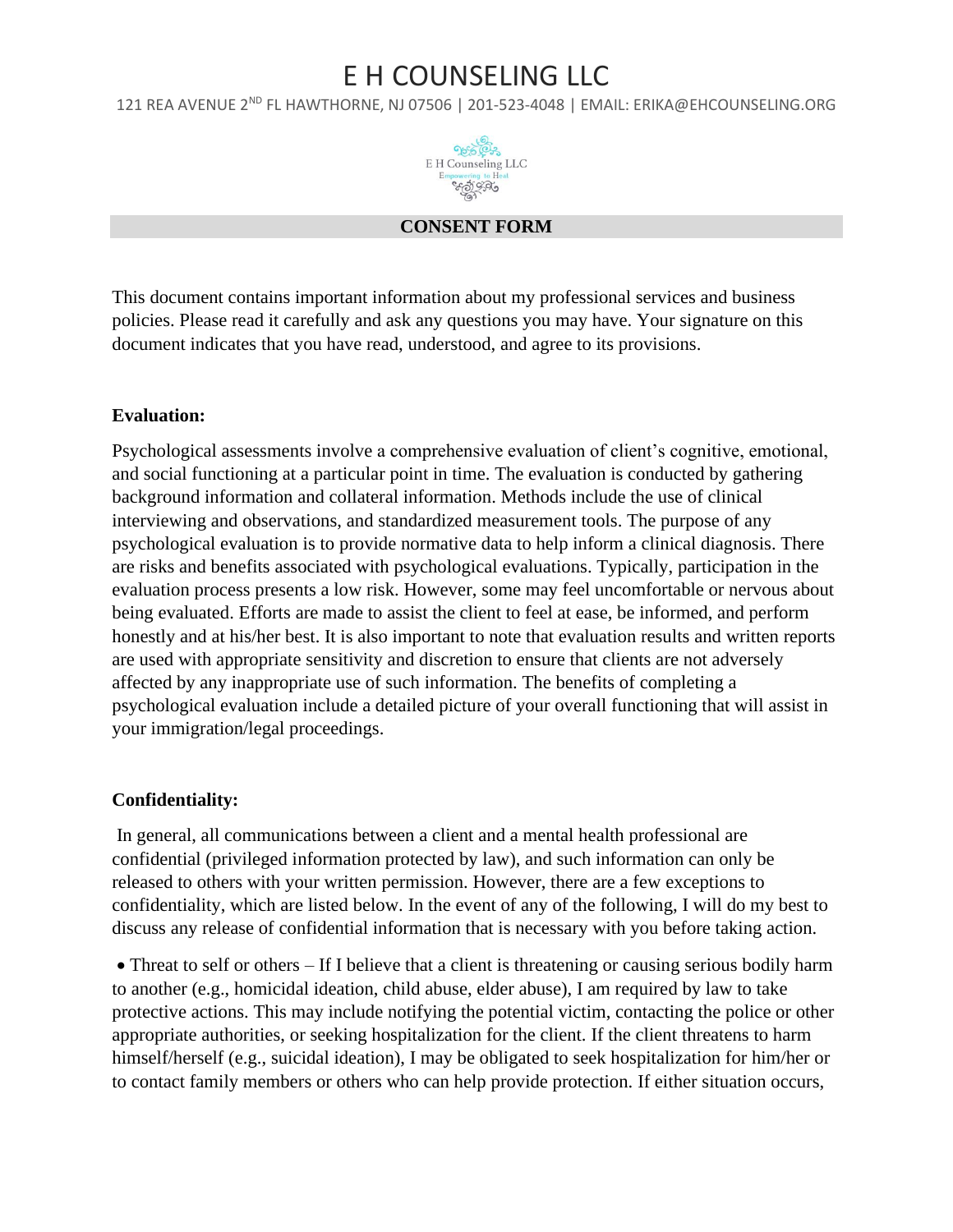121 REA AVENUE 2ND FL HAWTHORNE, NJ 07506 | 201-523-4048 | EMAIL: ERIKA@EHCOUNSELING.ORG

the privileged information between a client and a mental health professional is waived to the extent necessary to aid in protection efforts.

• Minors – If you are under eighteen years old, please be aware that your parent or guardian is allowed access to the report generated based on this evaluation. I will discuss this with you before releasing the report to them.

• Requested Release of Information/Records – I am sometimes asked to speak with, send records to, or request records from other professionals. On these occasions, you will be asked to sign a Release of Information form giving me permission to discuss your case with other professionals.

• Communications with your attorney- All communications between your attorney and me will be permitted in order to ensure cooperation in the completion and submission of your report.

## **Records**

The laws and standards of our profession require that records be kept. You are entitled to receive a copy of your report.

## **Billing and payments**

• The fee for the evaluation, including the evaluation, written report, consultation with your attorney, and revisions based on any of their recommendations if necessary is **\$950**.

- This is payable by cash, credit, or debit card.
- A \$250.00 **non-refundable** deposit must be paid at the time of booking the evaluation.

• Another \$250.00 payment must be made at the initial meeting. You may pay in installments after that time by cash, credit card, or debit card. Once I receive full payment, I will send the completed report to your attorney.

• If you require a translator, it is up to you to bring someone who can help translate for you. If you do not have someone, it is recommended that you seek a professional translating service. Keep in mind, these are paid services. All fees associated with this will be your responsibility.

• If a court appearance is requested or subpoenaed for testimony, or if additional paperwork is requested, there will be additional fees which are outlined in the "Court Fees & Court Appearance Form."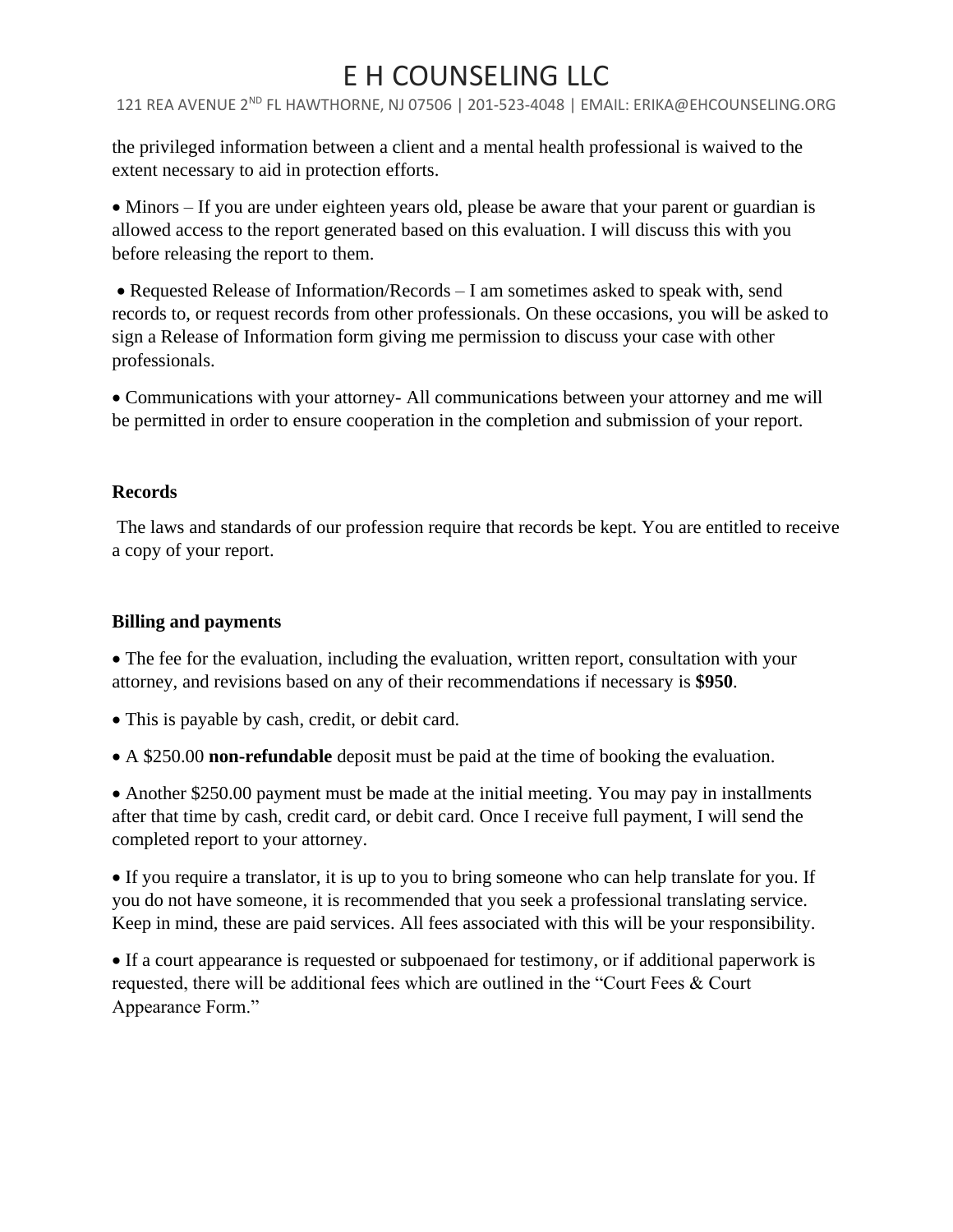121 REA AVENUE 2ND FL HAWTHORNE, NJ 07506 | 201-523-4048 | EMAIL: ERIKA@EHCOUNSELING.ORG

## **Cancellation Policy**

• 2-4 hours are blocked off for each evaluation appointment. It is not always possible to fill these slots within short notice. Due to this, there is a 48-hour cancellation policy for evaluation appointments. If you cancel or reschedule with less than 48-hour notice or do not attend your scheduled appointment, we are unable to refund you the \$250.00 deposit.

### **Electronic communications**

• It is not always possible to maintain security and confidentiality over electronic communications. Such communications are therefore recommended to be kept to a minimum, and when necessary or appropriate, used for purposes such as scheduling and brief follow-ups. There will be no communications between clinician and client over social media services given the particular challenges to privacy and confidentiality. Client Authorization By signing below, I acknowledge that I have read, understand, and agree with all the information on these pages.

\_\_\_\_\_\_\_\_\_\_\_\_\_\_\_\_\_\_\_\_\_\_\_\_\_\_\_\_\_\_\_\_\_\_\_\_\_\_\_\_\_\_\_\_\_\_\_\_\_\_\_\_\_\_\_\_\_\_\_\_\_\_\_\_\_\_\_\_\_\_\_\_\_\_\_\_\_\_

| Parent or Guardian Name (please print) | Signature of Parent or Guardian | Date |
|----------------------------------------|---------------------------------|------|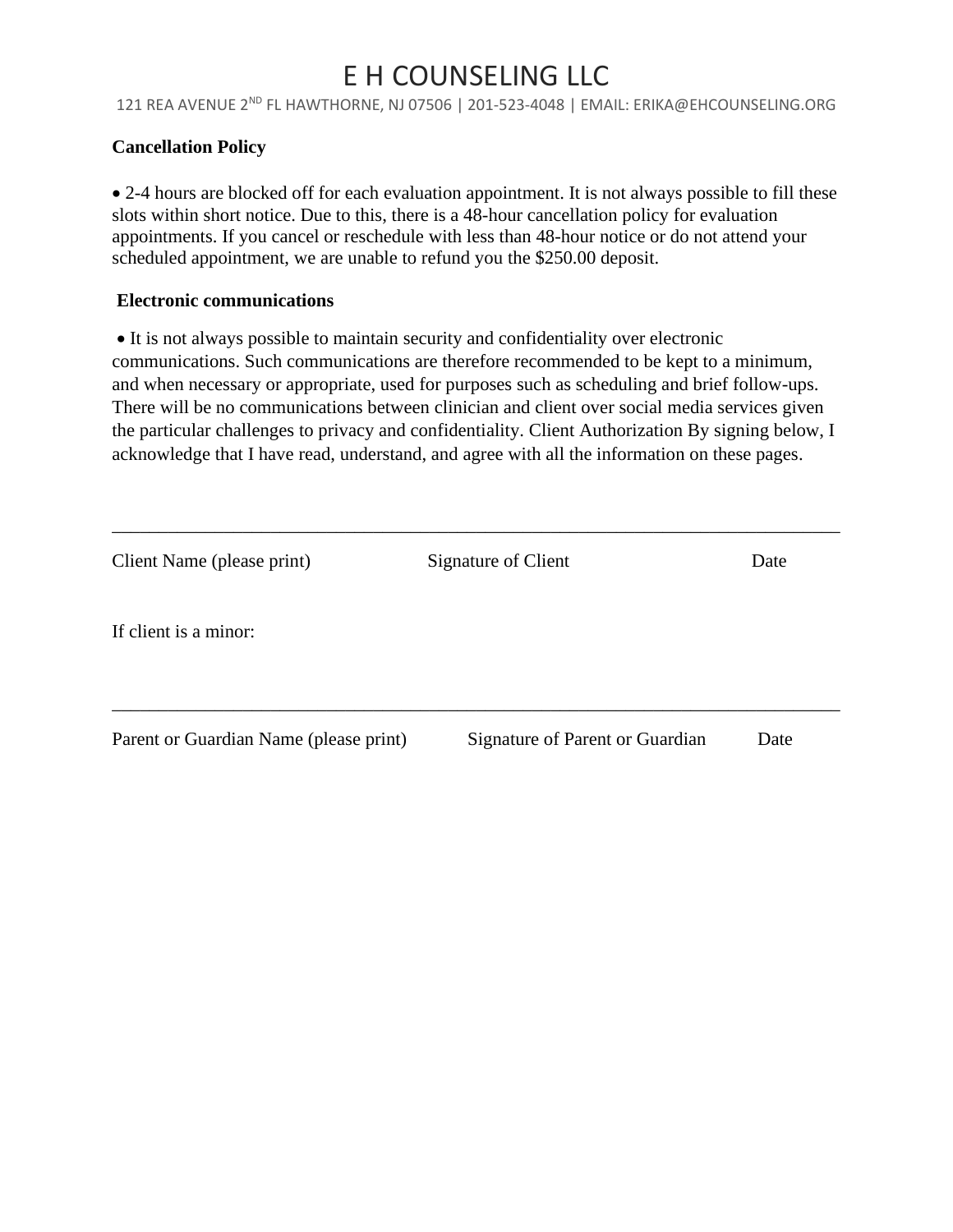121 REA AVENUE 2<sup>ND</sup> FL HAWTHORNE, NJ 07506 | 201-523-4048 | EMAIL: ERIKA@EHCOUNSELING.ORG



## **COURT FEES & COURT APPEARANCE FORM**

The purpose of this document is to explain the fees associated with letters, testifying and court appearances. For clients involved in the legal system (i.e., court ordered counseling, testifying, hearings, or custody situations), it is your responsibility to inform Erika Hernandez, LCSW. Clients are required to review and sign this form.

Please keep in mind that Erika Hernandez testimony and/or court appearance may not be solely in your favor or best interest. Erika Hernandez can only testify to the facts and provide professional opinions. Client, Parents and guardians should be mindful that the effectiveness of counseling or an evaluation is based on trust, honesty, and willingness to be open in a safe place. Involving the legal system interferes with the treatment process and can pose significant psychological risks. Therefore, clients are strongly discouraged from having Erika Hernandez release confidential information about the session or testify on their behalf.

### **Court Fees:**

- Letters to a 3rd party: \$125.00
- Filing a document with the court: \$125.00
- Preparation time (including submission of records): \$125.00 per hour
- Phone calls (will bill in 15-minute increments): \$125.00 per hour
- Depositions/testimony: \$300.00 per hour
- Mileage: \$0.40/mile
- All attorney fees and costs incurred by the therapist as a result of the legal action.
- The minimum charge for a court appearance: **\$1500 is due in advance**.

If I am required to testify in court, whether via phone or in-person, there will be an additional **\$300** per hour charge for my testimony. I may also charge for travel expenses (both mileage and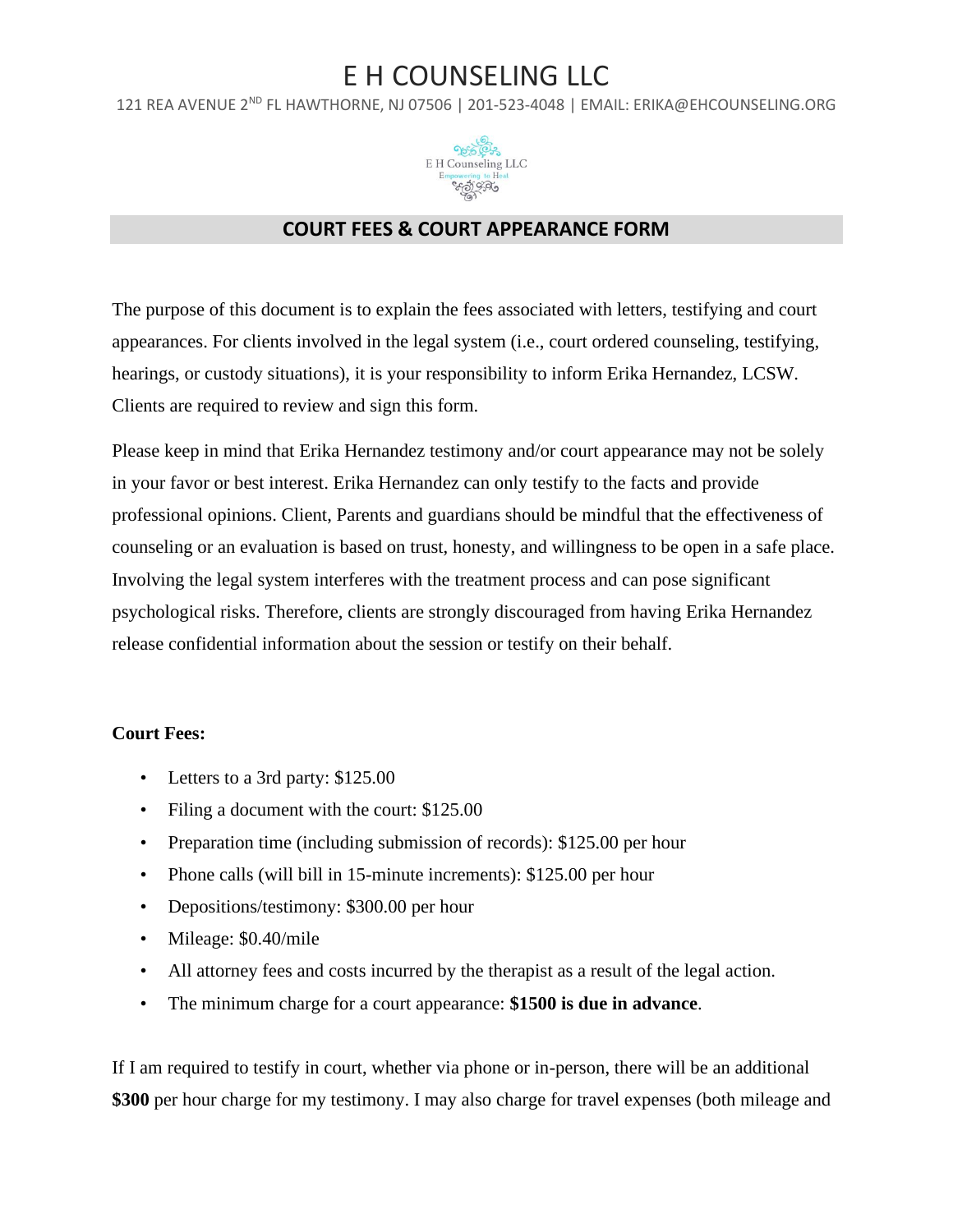121 REA AVENUE 2ND FL HAWTHORNE, NJ 07506 | 201-523-4048 | EMAIL: ERIKA@EHCOUNSELING.ORG

time spent) required for testimony. If this is the case, we will discuss the amount prior to my travel.

If a subpoena or notice to meet attorney(s) is received without a minimum of 48-hour notice there will be an additional \$250 "express" charge. Also, if the case is reset with less than 72 business hour-notice, then the client will be charged \$500 (in addition to the retainer of \$1500). This is non-refundable regardless of circumstances. Additional fees will apply if Erika Hernandez, LCSW is required to attend additional day(s) in court.

If I am required to meet with you in detention or at a facility other than my office, you will be charged mileage at a rate of .40 cents per mile. Depending on the length of travel, you may also be charged an hourly rate for the time it takes me to travel to that location. If this is the case, we will discuss the amount prior to my travel.

\_\_\_\_\_\_\_\_\_\_\_\_\_\_\_\_\_\_\_\_\_\_\_\_\_\_\_\_\_ \_\_\_\_\_\_\_\_\_\_\_\_\_\_\_\_\_

\_\_\_\_\_\_\_\_\_\_\_\_\_\_\_\_\_\_\_\_\_\_\_\_\_\_\_\_\_ \_\_\_\_\_\_\_\_\_\_\_\_\_\_\_\_\_

\_\_\_\_\_\_\_\_\_\_\_\_\_\_\_\_\_\_\_\_\_\_\_\_\_\_\_\_\_ \_\_\_\_\_\_\_\_\_\_\_\_\_\_\_\_\_

Name of Responsible Party (printed) Date

Signature of Responsible Party Date

Clinician Signature Date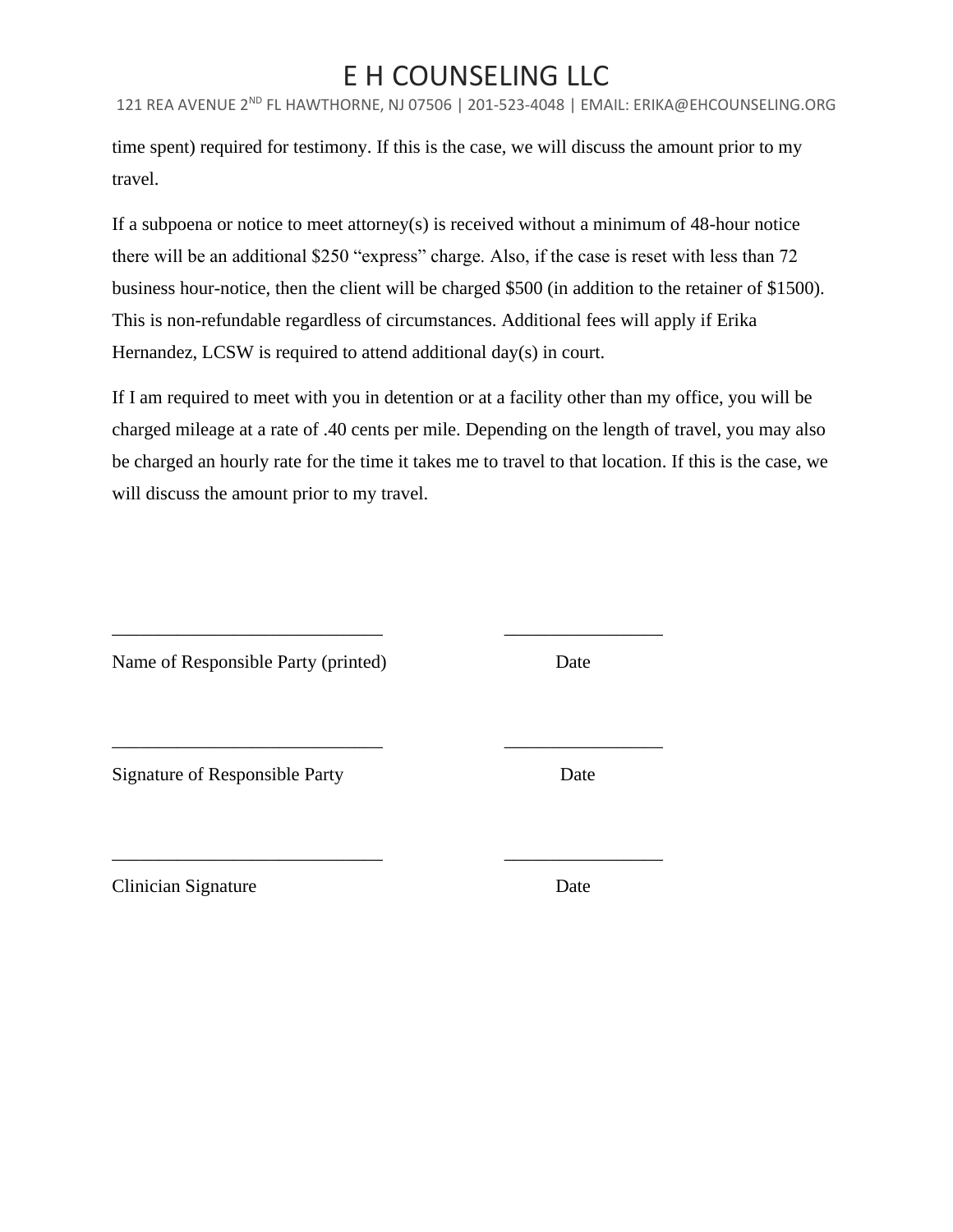121 REA AVENUE 2<sup>ND</sup> FL HAWTHORNE, NJ 07506 | 201-523-4048 | EMAIL: ERIKA@EHCOUNSELING.ORG



### **AUTHORIZATION OF USE OR RELEASE OF INFORMATION**

| I hereby authorize Person/Entity Name _____ <b>Erika Hernandez, LCSW/E H Counseling LLC</b>                                                                     |                                                                                                                                                                                                                                       |
|-----------------------------------------------------------------------------------------------------------------------------------------------------------------|---------------------------------------------------------------------------------------------------------------------------------------------------------------------------------------------------------------------------------------|
| to release information and records for:                                                                                                                         |                                                                                                                                                                                                                                       |
|                                                                                                                                                                 |                                                                                                                                                                                                                                       |
| The information is to be disclosed to the following persons or organizations:                                                                                   |                                                                                                                                                                                                                                       |
| The purpose of use or disclosure is: _Collaboration for Immigration Psychological______                                                                         |                                                                                                                                                                                                                                       |
| include treatment<br>released includes:<br>[] Mental Health Information/Diagnosis<br>[] Intake information<br>[] Collateral communication<br>[] Medical records | I understand that this authorization extends to all or any part of the records/information designated below which may<br>for behavioral health, alcohol/drug abuse, HIV/AIDS test results or diagnosis. The information to be used or |
|                                                                                                                                                                 | 1. Expiration: I understand that this authorization will not expire until or unless I revoke it in writing. I may revoke this authorization                                                                                           |

at any time by notifying the providing organization in writing, but a revocation will not affect releases that happen before the revocation. The provider will not condition treatment, payment, enrollment, or eligibility for benefits on whether I sign this authorization, except where the provision of services are solely for the purpose of creating information for disclosure to a third party.

A photocopy/fax of this authorization will be treated in the same way as an original. I understand that the provider cannot prevent re-disclosure of my information by the person or organization who receives my records under this authorization, and that information may not be covered by state and federal privacy protections after it is released. days, or according to the relevant state or federal law, from the date this authorization is signed.

2. **Re-Disclosure**: I understand that information used or disclosed in accordance with this authorization may no longer be protected by federal law, and could be used or redisclosed by the receiving party.

| (Date) | (Client Signature $-14$ or older) | (Print Name) |
|--------|-----------------------------------|--------------|
| (Date) | (Parent/Guardian Signature)       | (Print Name) |
| (Date) | (Clinician)                       | (Print Name) |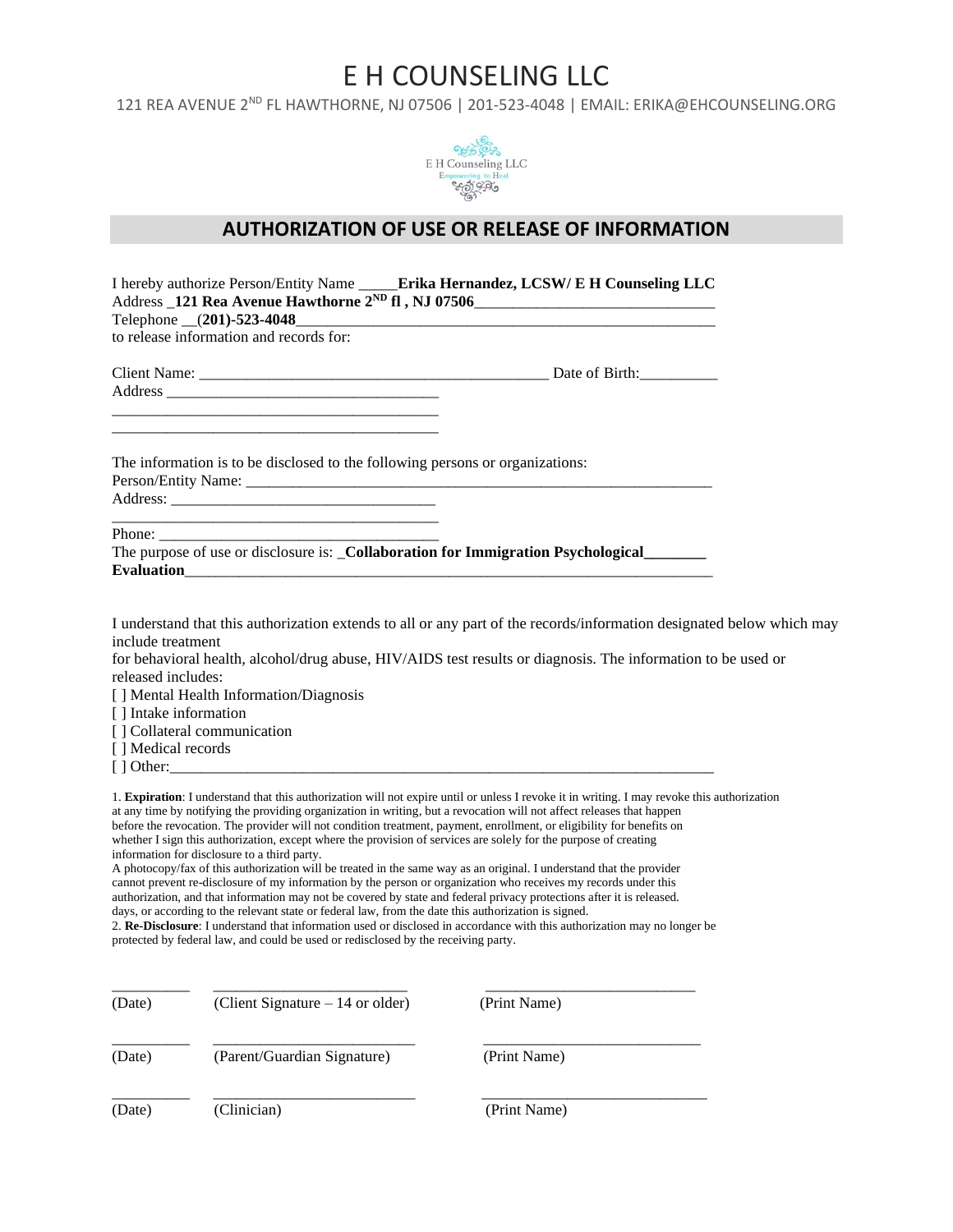121 REA AVENUE 2<sup>ND</sup> FL HAWTHORNE, NJ 07506 | 201-523-4048 | EMAIL: ERIKA@EHCOUNSELING.ORG



### **CLIENT INFORMATION FORM**

|                                                                                      | First Visit _____________________  |
|--------------------------------------------------------------------------------------|------------------------------------|
|                                                                                      | Gender _____________________       |
|                                                                                      | Date of birth ___________________  |
|                                                                                      | Employer _______________________   |
|                                                                                      | Martial Status ___________________ |
|                                                                                      |                                    |
| Can we leave a text/email for appointment reminders? $\Box$ Yes $\Box$ No            |                                    |
| Can we leave a voice message?                                                        | $\Box$ Yes $\Box$ No               |
| Can we email you?                                                                    | $\Box$ Yes $\Box$ No               |
| How were you referred? Website Google Psychology Today Social Media (i.e., Facebook) |                                    |
|                                                                                      | Other ______________________       |

## **EMERGENCY CONTACT**

*Per the practice ethical code and guidelines, we will contact the legal guardian and/or emergency contact if the patient is in danger to themselves or someone else. Parents/legal guardians are required to remain on premises during each session for minors.*

| First Name                                                                                                                          | Middle |                                                           |
|-------------------------------------------------------------------------------------------------------------------------------------|--------|-----------------------------------------------------------|
| Relationship to Client                                                                                                              |        | Contact #<br>the control of the control of the control of |
| First Name<br><u> 1989 - Johann Harry Harry Harry Harry Harry Harry Harry Harry Harry Harry Harry Harry Harry Harry Harry Harry</u> | Middle | Last Name                                                 |
| Relationship to Client                                                                                                              |        | Contact #                                                 |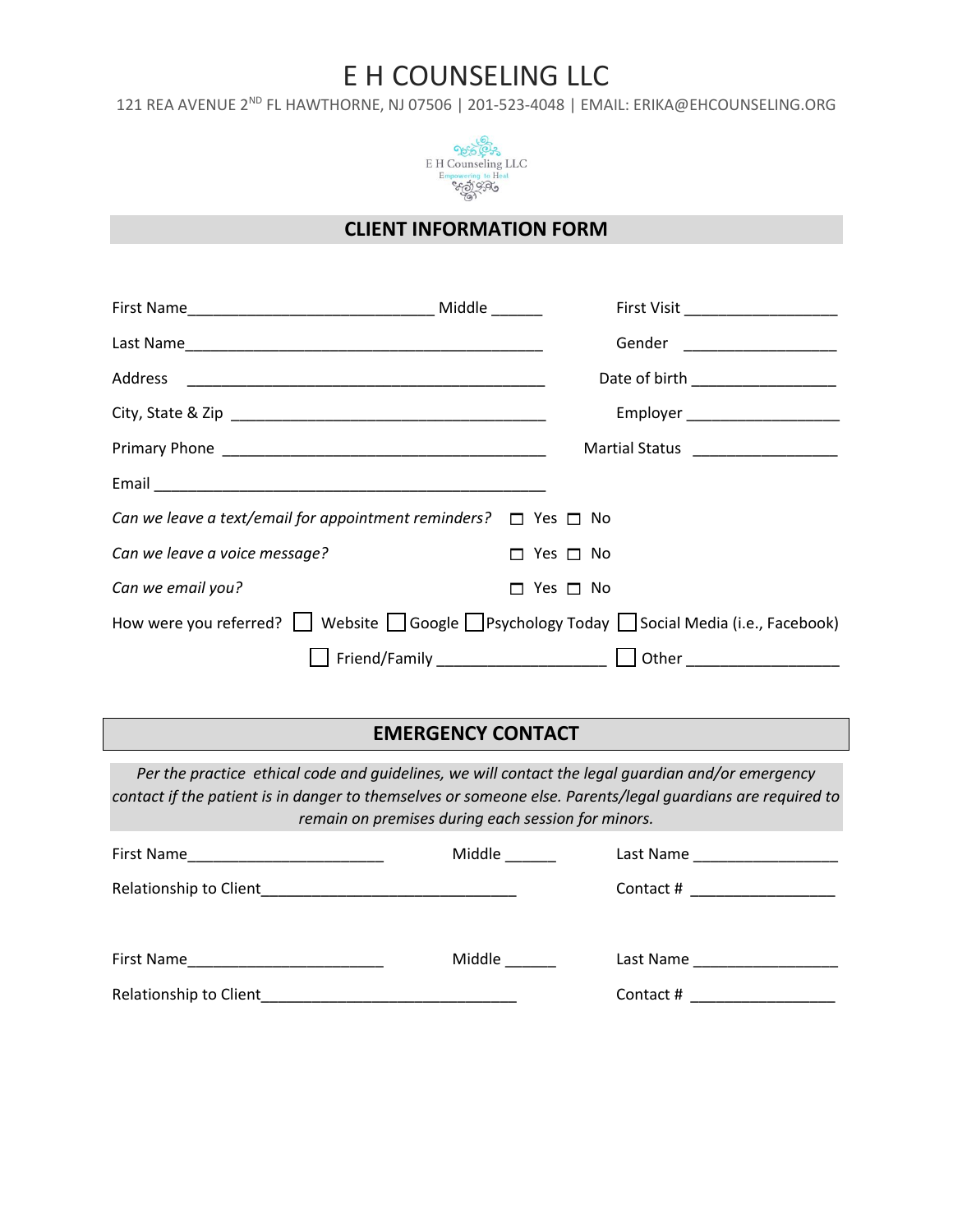121 REA AVENUE 2<sup>ND</sup> FL HAWTHORNE, NJ 07506 | 201-523-4048 | EMAIL: ERIKA@EHCOUNSELING.ORG

### **EDUCATION**

Level of education:

- $\Box$  None  $\Box$  Elementary School  $\Box$  Middle School  $\Box$  High School  $\Box$  GED  $\Box$  Vocational Training
- $\Box$  Some College  $\Box$  College Degree  $\Box$  Graduate/Professional School

### **ETHNICITY**

 $\Box$  Other  $\Box$  American Indian or Alaskan Native  $\Box$  Black  $\Box$  African American  $\Box$  Hispanic

 $\Box$  Multiracial  $\Box$  Pacific Islander  $\Box$  White

## **SEXUAL ORIENTATION**

 $\Box$  Lesbian  $\Box$  Gay  $\Box$  Bisexual  $\Box$  Transgendered  $\Box$  Other  $\Box$  Heterosexual  $\Box$  Unknown

### **CLIENT HISTORY**

*The following questions are for gathering initial background information to save time for your first session. Please feel welcome to skip questions that do not apply to your situation or that you are not comfortable answering. Please note that the more information you provide, the better your counselor will understand your situation. You will be able to discuss questions in more detail during your session(s). Thank you.*

**Primary Concern:**

### **SYMPTOM CHECK-LIST**

| Π<br>Poor Concentration             | Impulsive        | <b>Negative Thoughts</b>  | Aggressive<br>⊔          |
|-------------------------------------|------------------|---------------------------|--------------------------|
| $\Box$<br>Angry                     | <b>Headaches</b> | <b>Recurring Thoughts</b> | Inferior                 |
|                                     |                  |                           | Feelings                 |
| П<br>Anti-Social                    | Sick Often       | Regretful                 | Lonely                   |
| $\Box$<br>Anxious                   | Worry            | Sexual Addiction          | Body Image<br>⊔          |
| Dizziness/Light headed<br>$\Box$    | Restless         | Internet Addiction        | Unattractive             |
| Inferior<br>Π                       | Guilty           | Drug Addiction            | Sexual<br>$\blacksquare$ |
|                                     |                  |                           | <b>Difficulties</b>      |
| □<br>Incompetent                    | Tired            | <b>Alcohol Addiction</b>  | Empty                    |
| <b>Alcohol Dependency</b><br>$\Box$ | Hateful          | Sleep Problems            | Irritable                |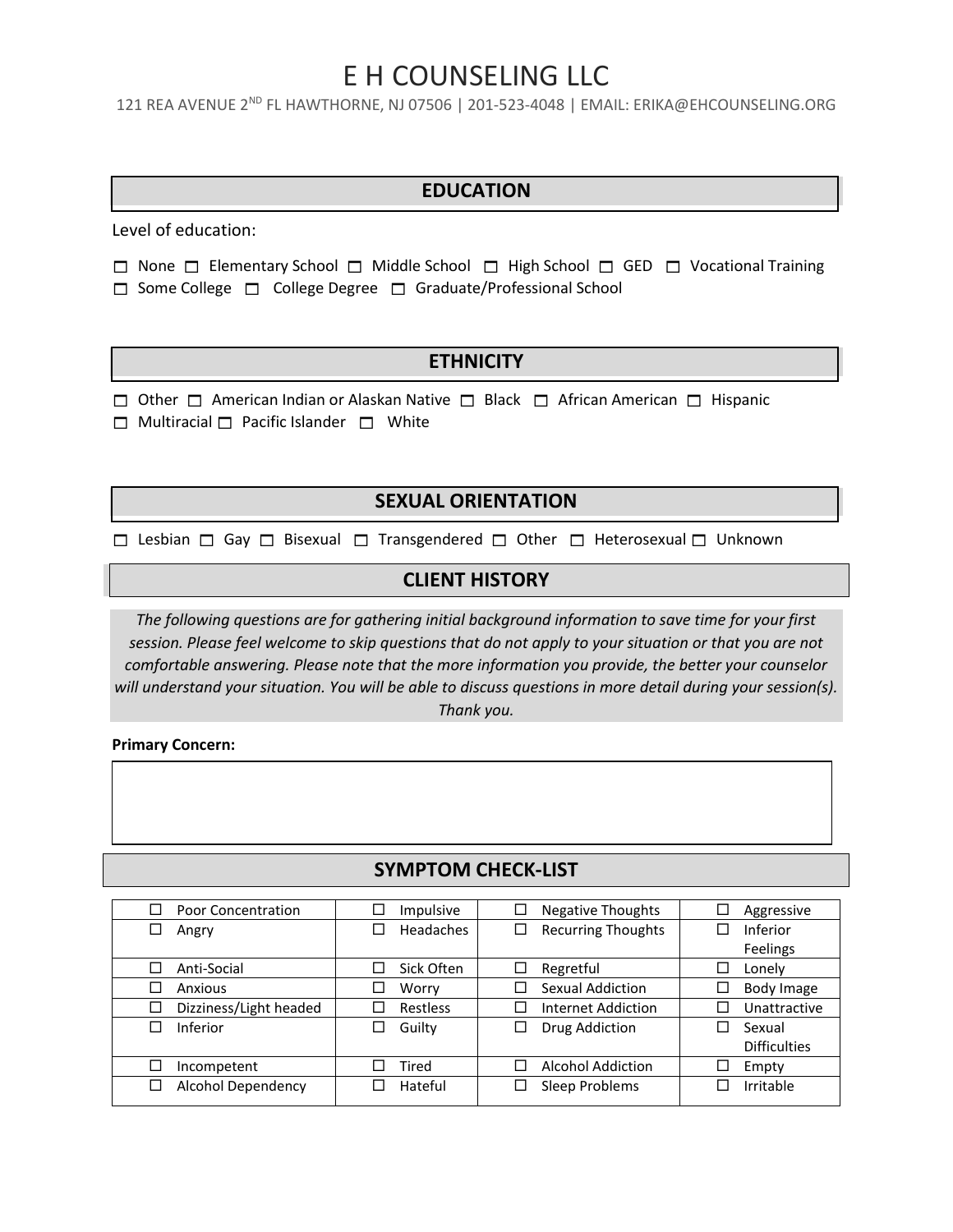121 REA AVENUE 2<sup>ND</sup> FL HAWTHORNE, NJ 07506 | 201-523-4048 | EMAIL: ERIKA@EHCOUNSELING.ORG

| People<br>Avoid | Restless | Other<br>Addiction | .<br>`'ithdrawal<br>WL. |
|-----------------|----------|--------------------|-------------------------|
|-----------------|----------|--------------------|-------------------------|

#### **If you are experiencing symptoms not listed above, please explain:**

**What are your evaluation goals (things you would like to achieve/change)?**

**Please list strengths/positive influences in your life:**

## **MEDICAL HISTORY**

**Personal History of Counseling/Therapy?** □ Yes □ No

If so, please provide details (with whom, dates, purpose, etc.):

**Family History of Counseling/Therapy?** □ Yes □ No

If so, please provide details (with whom, dates, purpose, etc.):

**Are you currently under the care of a Psychiatrist?**  $\Box$  Yes  $\Box$  No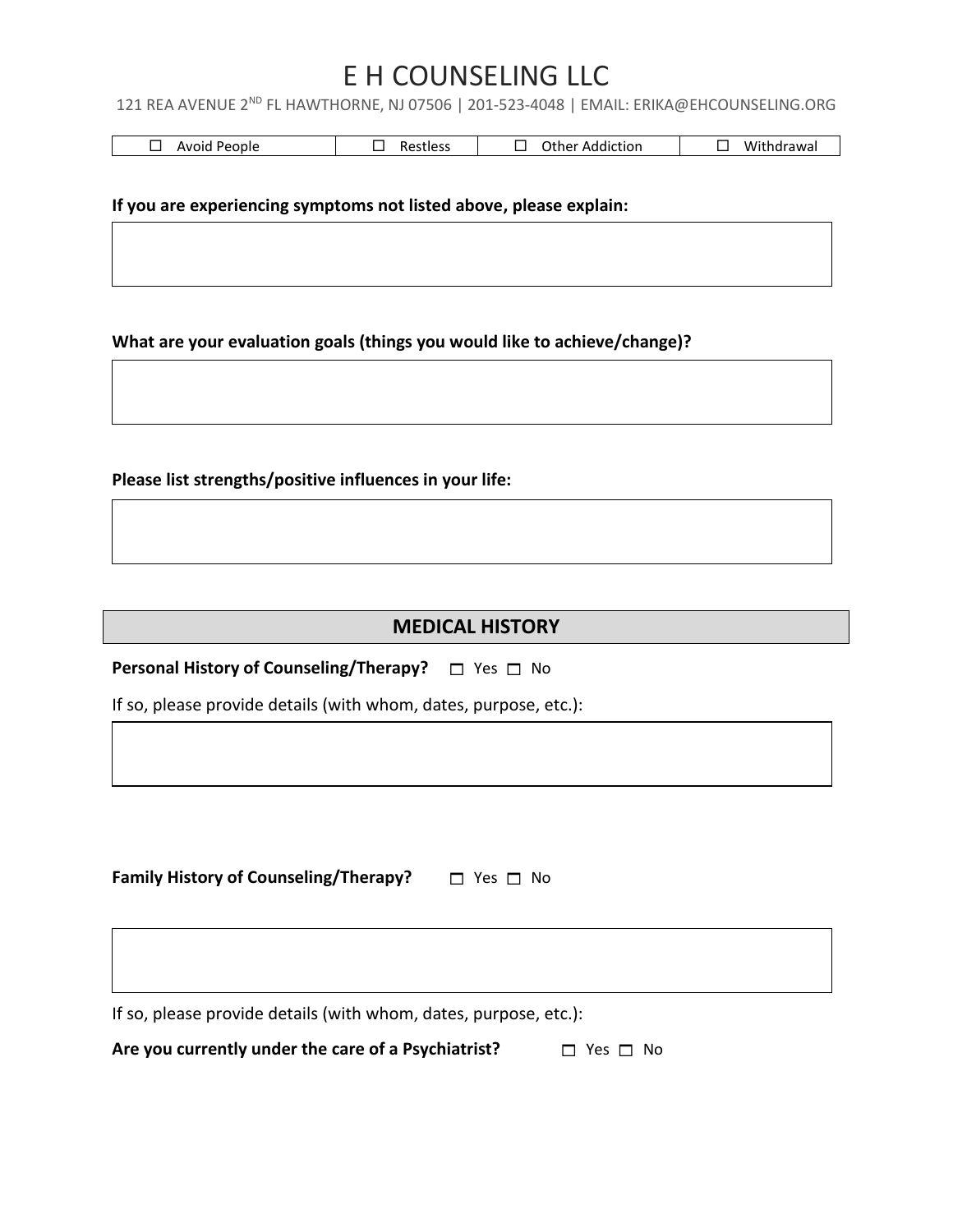121 REA AVENUE 2<sup>ND</sup> FL HAWTHORNE, NJ 07506 | 201-523-4048 | EMAIL: ERIKA@EHCOUNSELING.ORG

If, so, details?

Doctors Name:

Address:

Phone Number:

## **Are you taking medication?**  $\Box$  Yes  $\Box$  No

If, so please provide medication details:

| Medication | Dose | <b>Start Date</b> | Who Prescribes? | Purpose |
|------------|------|-------------------|-----------------|---------|
|            |      |                   |                 |         |
|            |      |                   |                 |         |
|            |      |                   |                 |         |
|            |      |                   |                 |         |
|            |      |                   |                 |         |
|            |      |                   |                 |         |
|            |      |                   |                 |         |
|            |      |                   |                 |         |
|            |      |                   |                 |         |
|            |      |                   |                 |         |

## **Anything else we should know about your medications (side effects, other supplements, etc.)**

If so, please explain:

### **Have you ever attempted suicide or had a plan to harm yourself?** □ Yes □ No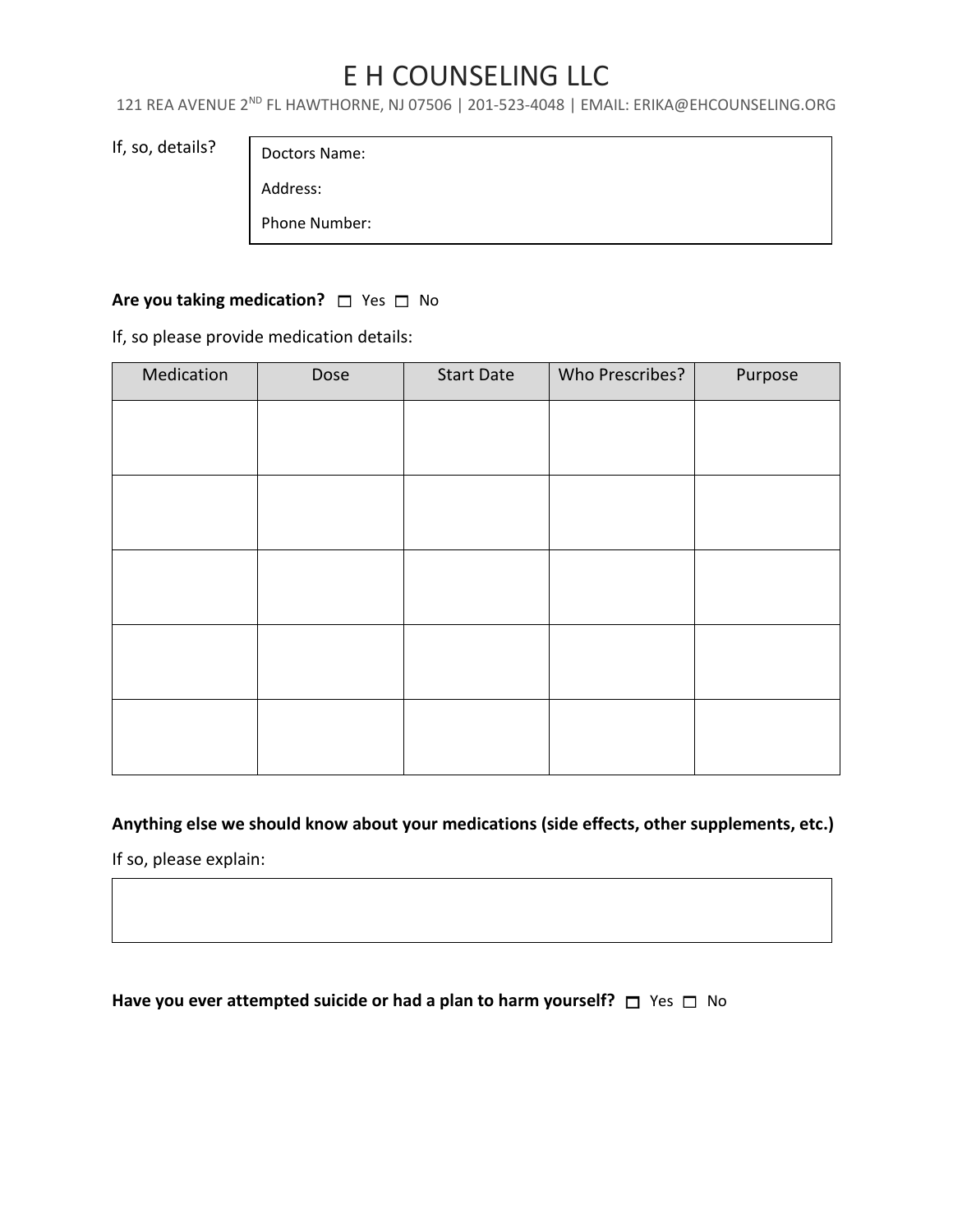121 REA AVENUE 2<sup>ND</sup> FL HAWTHORNE, NJ 07506 | 201-523-4048 | EMAIL: ERIKA@EHCOUNSELING.ORG

#### If so, details:

## **Current thoughts/feelings/ideations of wanting to physically harm yourself?** □ Yes □ No

If so, details:

## **Previous treatment for alcohol/drug abuse?**  $\Box$  Yes  $\Box$  No

If so, details:

| Have you ever experienced any of the following forms of abuse? |  |  |  |
|----------------------------------------------------------------|--|--|--|
|                                                                |  |  |  |

| Verba |
|-------|

Г

 $\Box$  Emotional  $\Box$  Sexual  $\Box$  Other

If so, please explain:

## **Do you have a previous (formal) diagnosis from a mental health professional?**  $\Box$  Yes  $\Box$  No

If so, please explain: